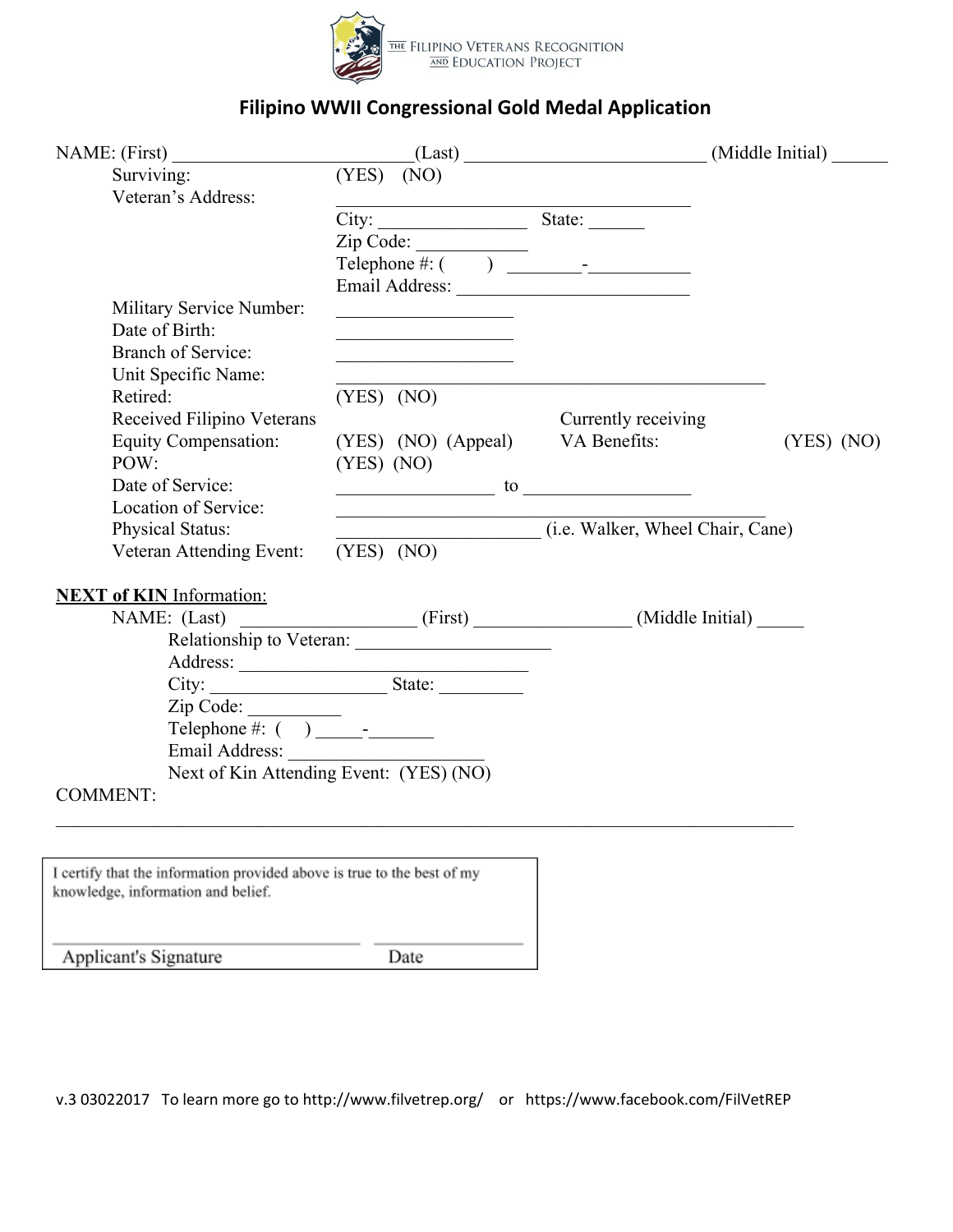

| For CGM ONLY            |                           |  |
|-------------------------|---------------------------|--|
| <b>Region Certified</b> | <b>National Certified</b> |  |
|                         |                           |  |

"PRIVACY. The Filipino Veterans Recognition and Education Project ("FilVetREP") will consider information provided by you on this Application Form as private and confidential. FilVetREP intends to use this information only in connection with the Filipino Veterans of World War II Congressional Gold Medal ("CGM") project, including but not limited to, for the purpose of identifying and qualifying Filipino and American World War II veterans for CGM award, fundraising campaigns, and promotional efforts in accordance with applicable law. FilVetREP does not intend to use this information for commercial purpose. By submitting this Application Form, you consent to, and expressly authorize, FilVetREP' s (including its designees and authorized representatives) use, retention and disposition of your information in connection with the Filipino Veterans of World War II CGM project."

Please send you application for verification to the Regional Directors:

| <b>Region Location</b>                                                                                                                                            | <b>Region Director</b>                         | Contact                                   |
|-------------------------------------------------------------------------------------------------------------------------------------------------------------------|------------------------------------------------|-------------------------------------------|
| Connecticut (CT), Maine (ME), Massachusetts<br>(MA), New Hampshire (NH), New Jersey<br>(NJ), New Year (NY), Pennsylvania (PA),<br>Rhode Island (RI), Vermont (VT) | Ben de Guzman                                  | bdequzman@gmail.com                       |
| Delaware (DE), Maryland (MD), Virginia<br>(VA), West Virginia (WVA)                                                                                               | Sonny Busa                                     | sonnybusa@yahoo.com                       |
| Illinois (IL), Minnesota (MN), Nebraska (NE),<br>Wisconsin (WI)                                                                                                   | Jelly Carandang,<br>Angeles                    | MSJELLYBEANS@aol.com,                     |
| Iowa (IA), Kentucky (KY), Michigan (MI),<br>Ohio (OH)                                                                                                             | ArminM. Sayson                                 | $armin@$ sayson.net                       |
| Alabama (AL), Florida (FL), Georgia (GA),<br>Mississippi (MS), North Carolina (NC), South<br>Carolina (SC), Tennessee (TN)                                        | Enrique(Dick) A.<br>Aquino                     | $e$ eric421@comcast.net                   |
| Colorado (CO), Kansas (KS), Montana, South<br>Dakota, Wyoming (WY), North Dakota (ND)                                                                             | Michael Sembre                                 | mdsimbre@mssn.com                         |
| Arkansas (AR), Louisiana (LA), New Mexico<br>(NM), Oklahoma (OK), Texas (TX)                                                                                      | Maria Christina<br>Panis Poisot<br>Nonie Caban | christypoisot(a)gmail.com                 |
| Alaska (AK), Idaho (ID), Oregon (OR),<br>Washington (WA)                                                                                                          | Oscar Hilman<br>Thelma Sevilla                 | $plehb@aol.com$ ,                         |
| Northern / Southern California (CA)                                                                                                                               | Luisa M. Antonio<br>Cecilia Gaerlan            | <u>luisa.antonio@vetsequitycenter.org</u> |